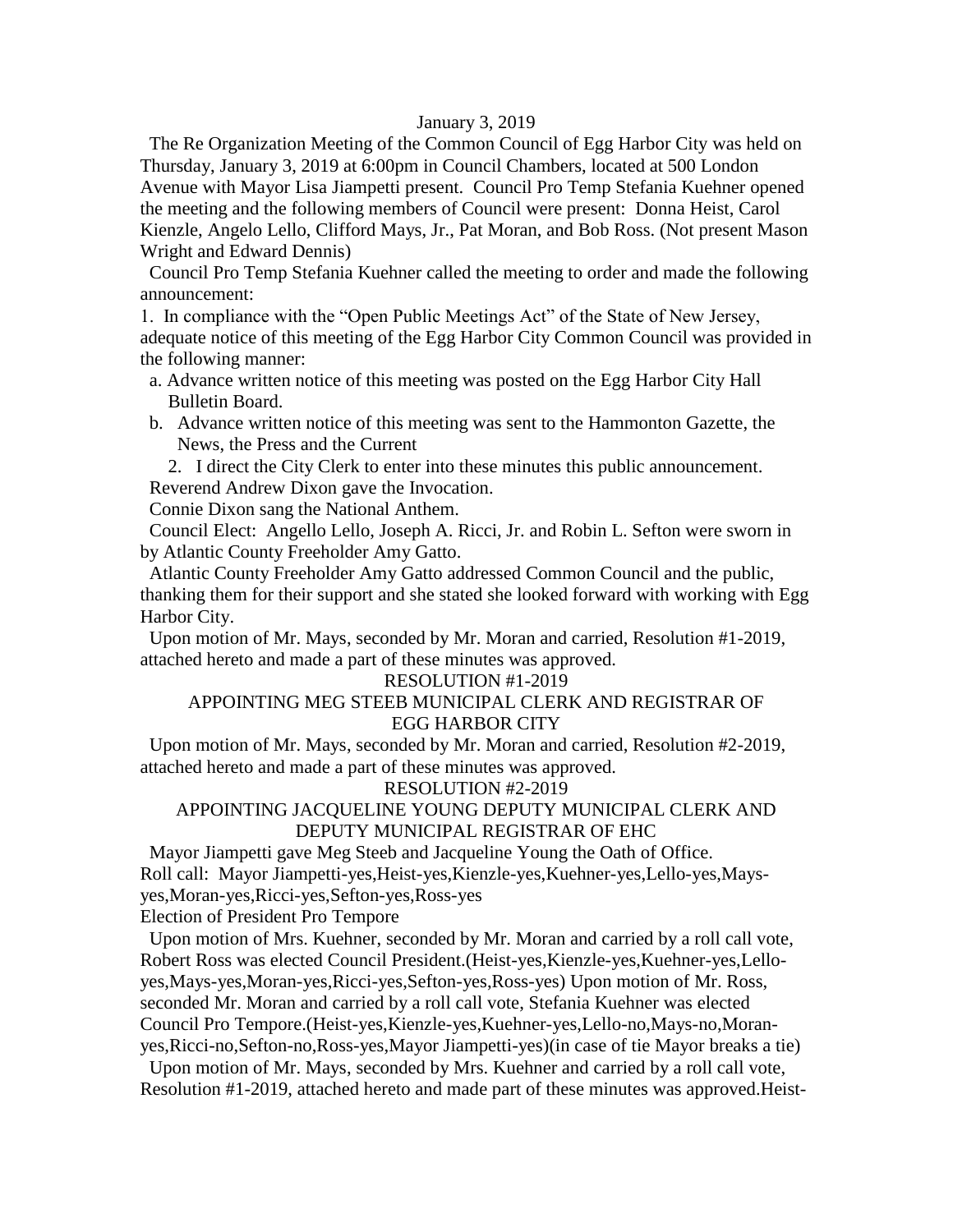yes,Kienzle-yes,Kuehner-yes,Lello-no,Mays-yes,Moran-yes,Ricci-yes,Sefton-yes,Rossyes)

### RESOLTUION #3– 2019 APPOINTING CITY ATTORNEY JAMES CARROLL

 Mayor Jiampetti announced her appointments to the Utility Committee, Ross, Moran, Heist and Kuehner.

 Council President Ross announced the 2019 Council Committees, a copy of the 2019 Council Committees is attached hereto and made a part of these minutes.

 Upon motion of Mrs. Kuehner, seconded by Mr. Lello and carried, Resolution #4-2019, attached hereto and made a part of these minutes was approved.

#### RESOLUTION #4-2019

#### ADOPTING RULES AND REGULATIONS 2019

 Upon motion of Mrs. Kuehner, seconded by Mrs. Heist and carried, Resolution #5- 2019, attached hereto and made a part of these minutes was approved.

RESOLUTION #5-2019

## APPROVING NEWSPAPERS FOR ADVERTISEMENTS FOR EHC 2019

 Upon motion of Mr. Lello, seconded by Mrs. Kuehner and carried, Resolution #6 – 2019, attached hereto and made a part of these minutes was approved. RESOLUTION #6 – 2019

# MEETING DATES 2019

 Upon motion of Mrs. Kuehner, seconded by Mrs. Kienzle and carried, Resolution #7- 2019, attached hereto and made a part of these minutes was approved. RESOLUTION #7 – 2019 CASH MANAGEMENT 2019

 Upon motion of Mrs. Kuehner, seconded by Mr. Moran and carried, Resolution #8- 2019, attached hereto and made a part of these minutes was approved. RESOLUTION #8 – 2019 FIXING INTEREST TO BE CHARGED DELINQUENT TAXES

 Upon motion of Mrs. Kuehner, seconded by Mrs. Heist and carried, Resolution #9- 2019, attached hereto and made a part of these minutes was approved.

# RESOLUTION #9 – 2019

### INTEREST TO BE CHARGED ON DELINQUENT WATER & SEWER BILLS

 Upon motion of Mrs. Kuehner, seconded by Mrs. Heist and carried, Resolution #10- 2019, attached hereto and made a part of these minutes was approved.

#### RESOLUTION #10 -2019

### AUTHORIZING AN ACCELEREATED TAX SALE

 Upon motion of Mrs. Kuehner, seconded by Mr. Lello and carried, Resolution #11- 2019, attached hereto and made a part of these minutes was approved. RESOLUTION #11-2019 TAX ASSESSOR MAKE CORRECTION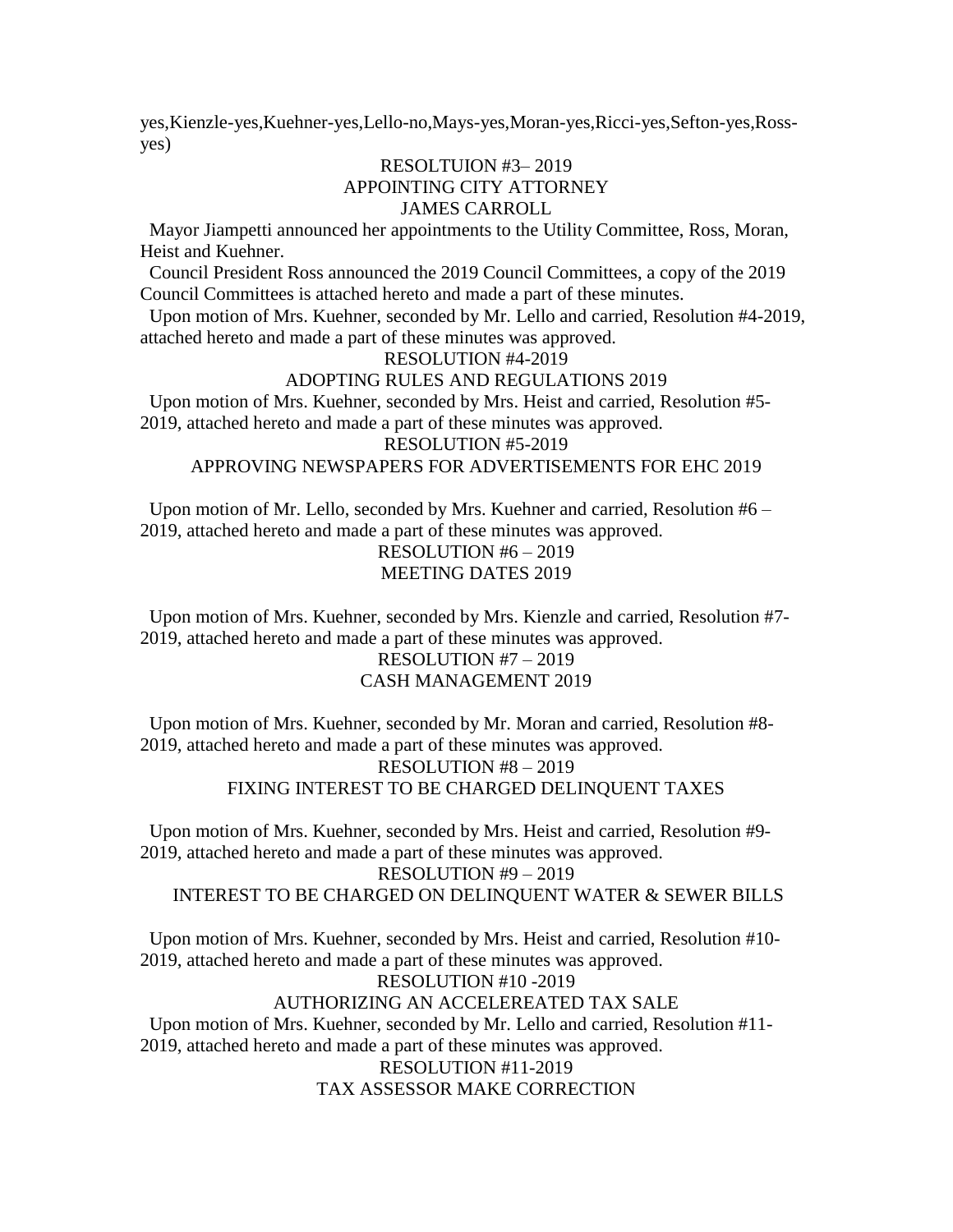Upon motion of Mrs. Kuehner, seconded by Mr. Moran and carried, Resolution #12- 2018, attached hereto and made a part of the minutes was approved.

## RESOLUTION #12-2019 GRANTING TAX ASSESSOR THE RIGHT TO APPROVE PILOT ABATEMENT APPLICATIONS

 Upon motion of Mr. Lello, seconded by Mrs. Heist and carried, Resolution #13-2019, attached hereto and made a part of these minutes was approved. RESOLUTION #13-2019 CANCEL AND CLEAR DELINQUENCY LESS THEN \$10

 Upon motion of Mrs. Kuehner, seconded by Mr. Lello and carried, Resolution #14- 2019, attached hereto and made a part of these minutes was approved. RESOLUTION #14-2019 CARRY OVER ALL FEES FROM PRIOR YEAR UNLESS CHANGED BY COUNCIL

 Upon motion of Mrs. Heist, seconded by Mr. Moran and carried, Resolution #15-2019, attached hereto and made a part of these minutes was approved. RESOLUTION #15-2019

# DESIGNATION PUBLIC AGENCY COMPLIANCE OFFICER

 Upon motion of Mrs. Kuehner, seconded by Mr. Moran and carried by a roll call vote, Resolution #16-2019, attached hereto and made a part of the minutes was approved.(Heist-yes,Kienzle-yes,Kuehner-yes,Lello-no,Mays-yes,Moran-yes,Riccino,Sefton-no,Ross-yes)

# RESOLUTION #16-2019 APPOINTING CITY ENGINEER FOR EHC FOR THE YEAR BEGINNING JANUARY 3, 2019 AND ENDING DECEMBER 31, 2021

 Upon motion of Mrs. Kuehner, seconded by Mr. Moran and carried, Resolution #17- 2019, attached hereto and made a part of these minutes was approved. RESOLUTION #17-2019 APPOINTING LABOR ATTORNEY 2019 WILLIAM BLANEY

 Upon motion of Mrs. Kuehner, seconded by Mr. Moran and carried, Resolution #18- 2019, attached hereto and made a part of these minutes was approved. RESOLUTION #18-2019 APPOINTING REDEVELOPMENT ATTORNEY FOR 2019 ALFRED SCERNI / PARKER MCKAY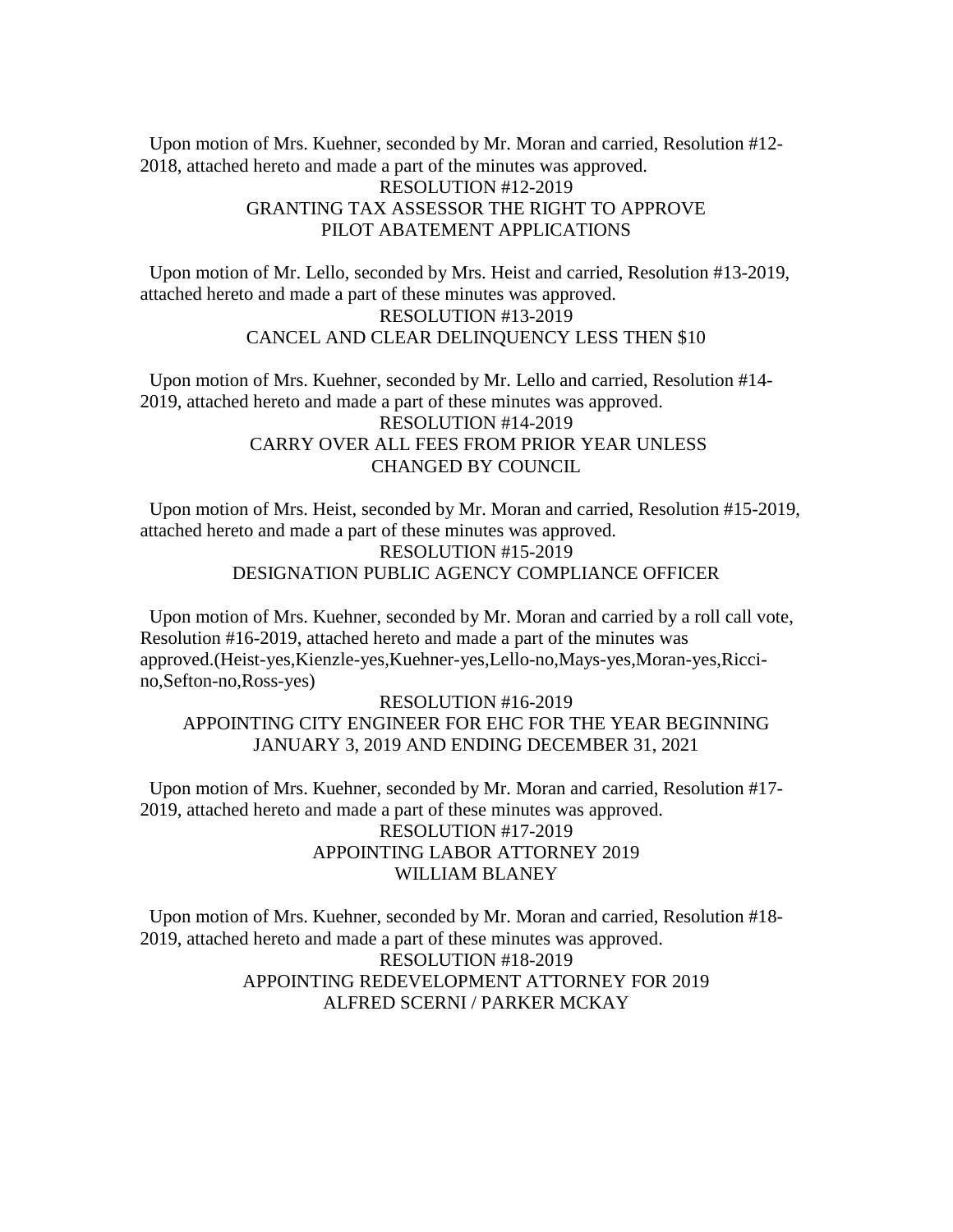Upon motion of Mrs. Kuehner, seconded by Mr. Moran and carried, Resolution #19- 2019, attached hereto and made a part of these minutes was approved.

# RESOLUTION #19-2019 APPOINTING AUDITOR FOR 2019 FORD SCOTT & ASSOC.

 Upon notion of Mrs. Kuehner, seconded by Mr. Moran and carried, Resolution #20- 2019, attached hereto and made a part of these minutes was approved. RESOLUTION #20-2019 APPOINTING BOND COUNSEL FOR 2019 PARKER & MCCAY

 Upon motion of Mrs. Kuehner, seconded by Mr. Moran and carried, Resolution #18- 2018, attached hereto and made a part of these minutes was approved. RESOLUTION #21-2019 APPOINTING HEALTH MANAGEMENT CONSULTANT FOR EHC FOR THE 2019 INNOVATIVE RISK SOLUTIONS

 Upon motion of Mrs. Kuehner, seconded by Mr. Moran and carried, Resolution #22- 2019, attached hereto and made a part of the minutes was approved. RESOLUTION #22-2019 APPOINTING CITY PLANNER FOR 2019 TIMOTHY MICHEL

 Upon motion of Mrs. Kuehner, seconded by Mr. Moran and carried, Resolution #23- 2019, attached hereto and made a part of these minutes was approved.

# RESOLUTION #23-2019 APPOINTING MUNICIPAL LAND USE ATTORNEY FOR 2019 ELIAS T. MANOS ESQUIRE

Upon motion of Mrs. Kuehner, seconded by Mr. Moran and carried, Resolution #24- 2019, attached hereto and made a part of these minutes was approved. RESOLUTION #24-2019 APPOINTING ENGINEER MUNICIPAL LANDUSE BOARD 2019 REMINGTON VERNICK & WALBERG ENGINEERS

 Upon motion of Mrs. Kuehner, seconded by Mr. Moran and carried, Resolution #25- 2019, attached hereto and made a part of these minutes was approved.

## RESOLUTION #25-2019 APPOINTING MUNICIPAL LAND USE PLANNER 2019 TIMOTHY MICHEL

Upon motion of Mrs. Kuehner, seconded by Mrs. Moran and carried, Resolution #26- 2019, attached hereto and made a part of these minutes was approved. RESOLUTION #26-2019 APPOINTING FORECLOSURE SOLICITOR 2019 GRACE MARMERO & ASSOCIATES LLP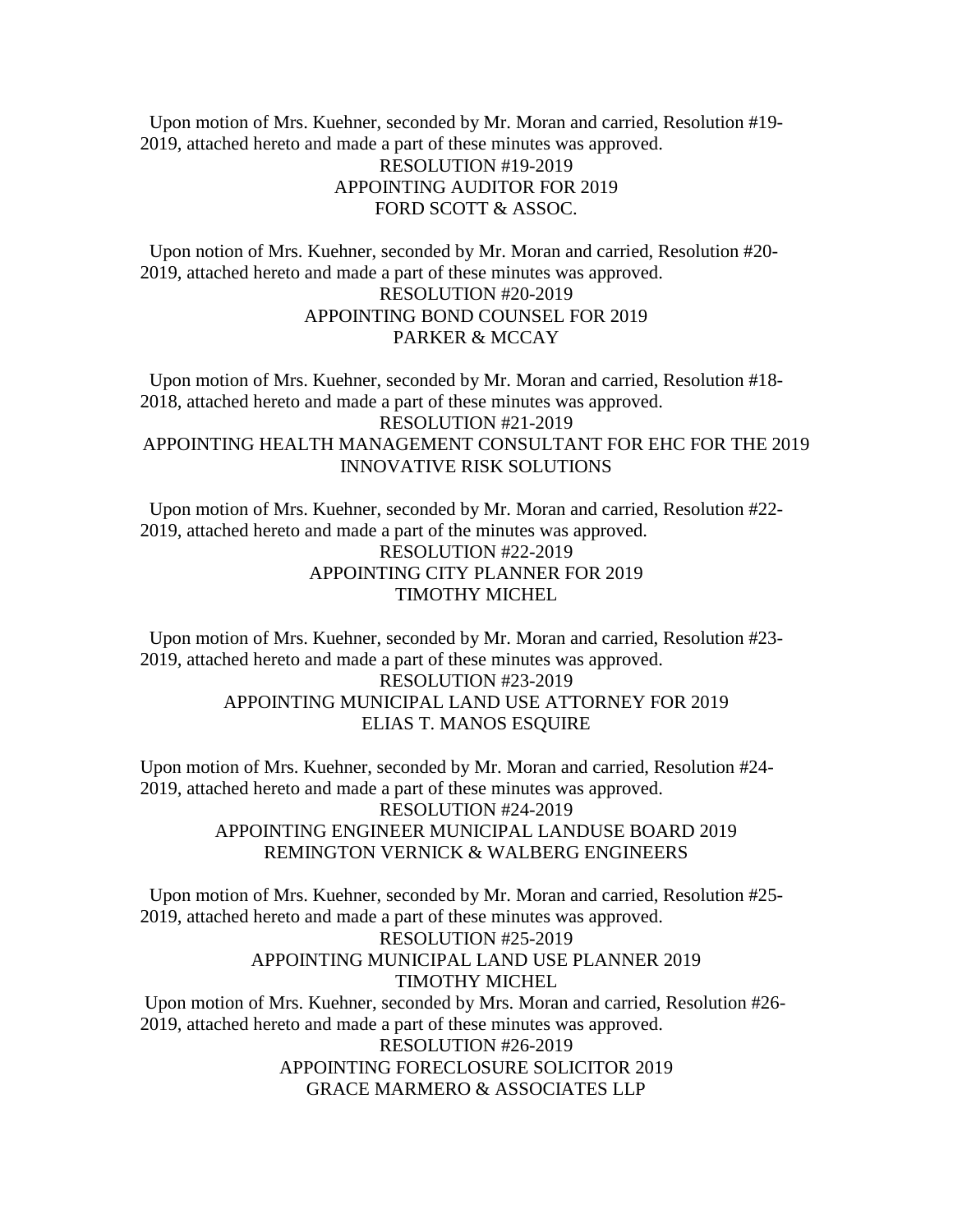Upon motion of Mrs. Kuehner, seconded by Mrs. Moran and carried, Resolution #27- 2019, attached hereto and made a part of these minutes was approved.

#### RESOLUTION #27-2019 APPOINTING MUNICIPAL JUDGE – FRANK RASO

 Upon motion of Mr. Kuehner, seconded by Mr. Moran and carried, Resolution #28- 2019, attached hereto and made a part of these minutes was approved.(Mrs. Kuehner abstained)

## RESOLUTION #28-2019 APPOINTING MUNICIPAL PROSECUTOR FOR 2019 JENNA COOK

 Upon motion of Mrs. Kuehner, seconded by Mr. Moran and carried, Resolution #29- 2019, attached hereto and made a part of these minutes was approved. RESOLUTION #29-2019 APPOINTING A MUNICIPAL PUBLIC DEFENDER FOR 2019 LINDA GOFF

 Upon motion of Mrs. Kuehner, seconded by Mr. Heist and carried, Resolution #30- 2019, attached hereto and made a part of these minutes was approved. RESOLUTION #30-2019 APPOINTING FAIR SHARE HOUSING OFFICER 2019- MEG STEEB

 Upon motion of Mr. Mays, seconded by Mrs. Kienzle and carried, Resolution #31-2019, attached hereto and made a part of these minutes was approved.

## RESOLUTION #31-2019 ATLANTIC COUNTY ADDITIONALLY INSURED

 Upon motion of Mrs. Kuehner, seconded by Mr. Mays and carried by a roll call vote, Resolution #32-2019, attached hereto and made a part of these minutes was approved.(Heist-yes,Kienzle-yes,Kuehner-yes,Lello-yes,Mays-yes,Moran-yes,Ricciyes,Sefton-yes,Ross-yes)

#### RESOLUTION #32-2019 2019 TEMPORARY BUDGET

 Upon motion of Mr. Mays, seconded by Mrs. Heist and carried, Resolution #33-2019, attached hereto and made a part of these minutes was approved.

# RESOLUTION #33-2019 AUTHORIZING CITY CLERK TO APPROVED BINGO/RAFFLE LICENSE APPLICATIONS

 Mrs. Heist made a motion to advertise necessary Resolutions on January 2, 2019, the motion was seconded by Mr. Mays and carried.

 Mayor and Council went over their appointments for 2019, a copy of the appointments is attached hereto and made a part of these minutes.